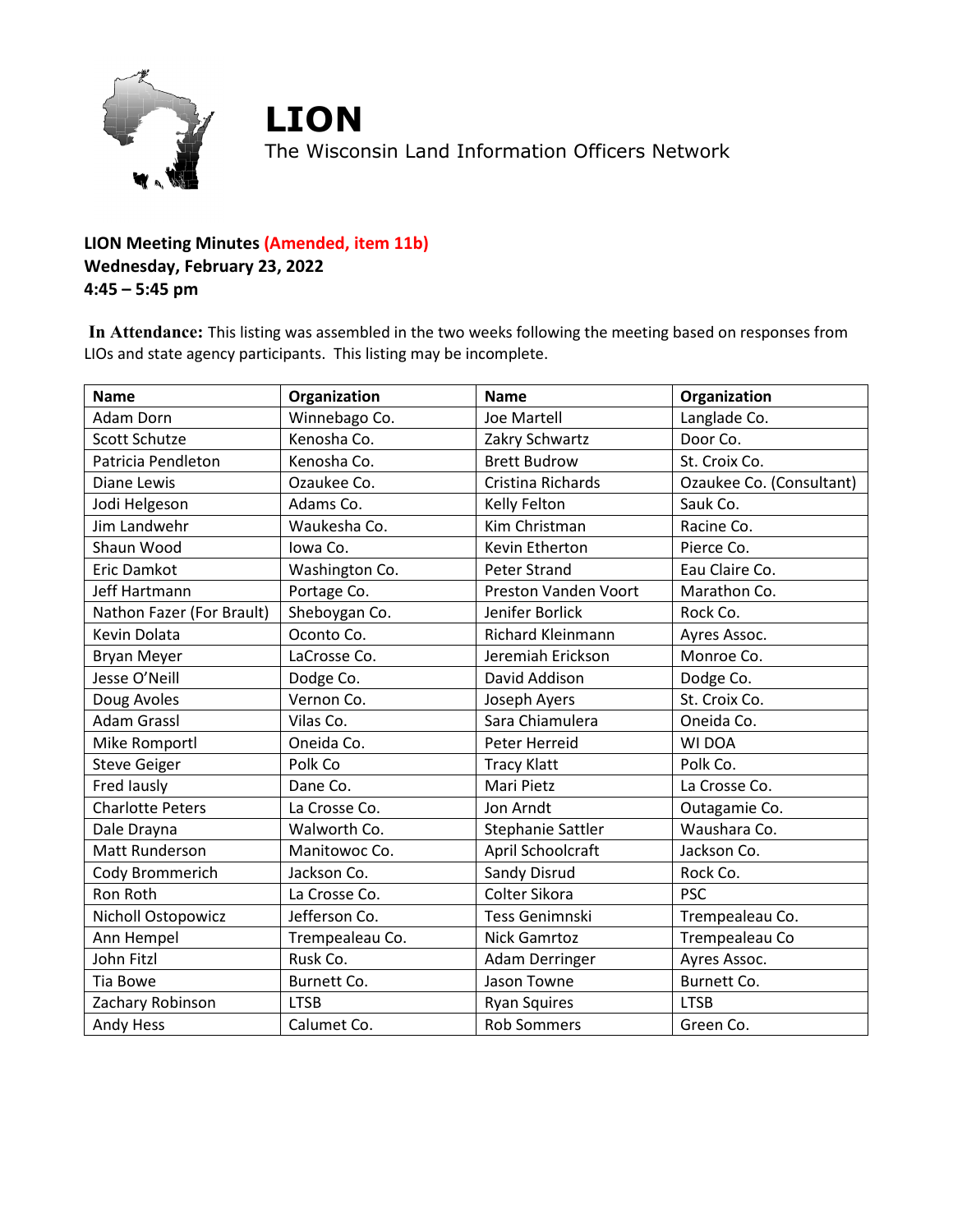#### 1. **Call Meeting to Order**

Meeting called to order at 4:48 PM on 2/23/2022

## **2. Approve Agenda**

**a.** Motion to approve agenda with amendment to include legislative update by Sandy Disrud by Rob Sommers, seconded by Peter Strand. Motion approved unanimously.

### **3. Approve Minutes from October 29, 2022**

**a.** Motion to approve Kelly Felton, Second Adam Grassl. Motion approved unanimously.

## **4. Election of Officers**

**a.** Tabled to end of meeting for lack of consensus/nominees.

## **5. Wisconsin Spatial Reference System 2022 (WSRS2022) Task Force**

**a.** LION needs a representative to WSRS2022. Cody Brommerich (Jackson Co.) offered to serve as the representative. Jodi Helgeson put forth a motion to accept Cody as the LION representative. Doug Avoles seconded. Passed unanimously.

## **6. State Agency Geospatial Information Committee (SAGIC) update,** *Jim Lacy Chair*

- **a.** Jim Lacy has been the chair for one meeting
- **b.** Lacy reminded the group that SAGIC has no authority and are an informal group.
- **c.** Mentioned they have been working on bylaws and other administrative tasks.

# **7. Legislative Technology Services Bureau (LTSB) – Ryan Squires**

- **a.** Squires thanked LIOs for their cooperation during redistricting.
- **b.** Squires thanked LIOs for their most recent BAS submissions
- **c.** Mentioned one county is still in dispute with regard to statewide redistricting.
- **d.** Fred Iausly thanked LTSB on behalf of the LIO community for the performance of WISE-LR during the process.

# **8. Department of Administration (DOA) Program Update – Peter Herreid**

- **a.** Would like to start visiting new LIOs across the state to talk about WLIP.
- **b.** Referred people to Jim Giglerano's email for LiDAR updates.
- **c.** Reiterated that Grant amounts for 2022 are \$60,000 due to increased recordings last year.
- **d.** V8 call for statewide parcels in progress. A few have returned data already. No expected significant changes to schema for next year.
- **e.** No expected changes to retained fee expenditure reports to be issued by end of March.

# **9. Legislative Update – Sandy Disrud**

- **a.** March will bring Legislative session to a close.
- **b. SB840** bill on Subdivision Filing with addressing requirements. WLIA voiced opposition to bill in a formal letter. Bill was also opposed by several other associations including League of Municipalities, Towns Association, WCA and others. Has backing of builders and realtors.